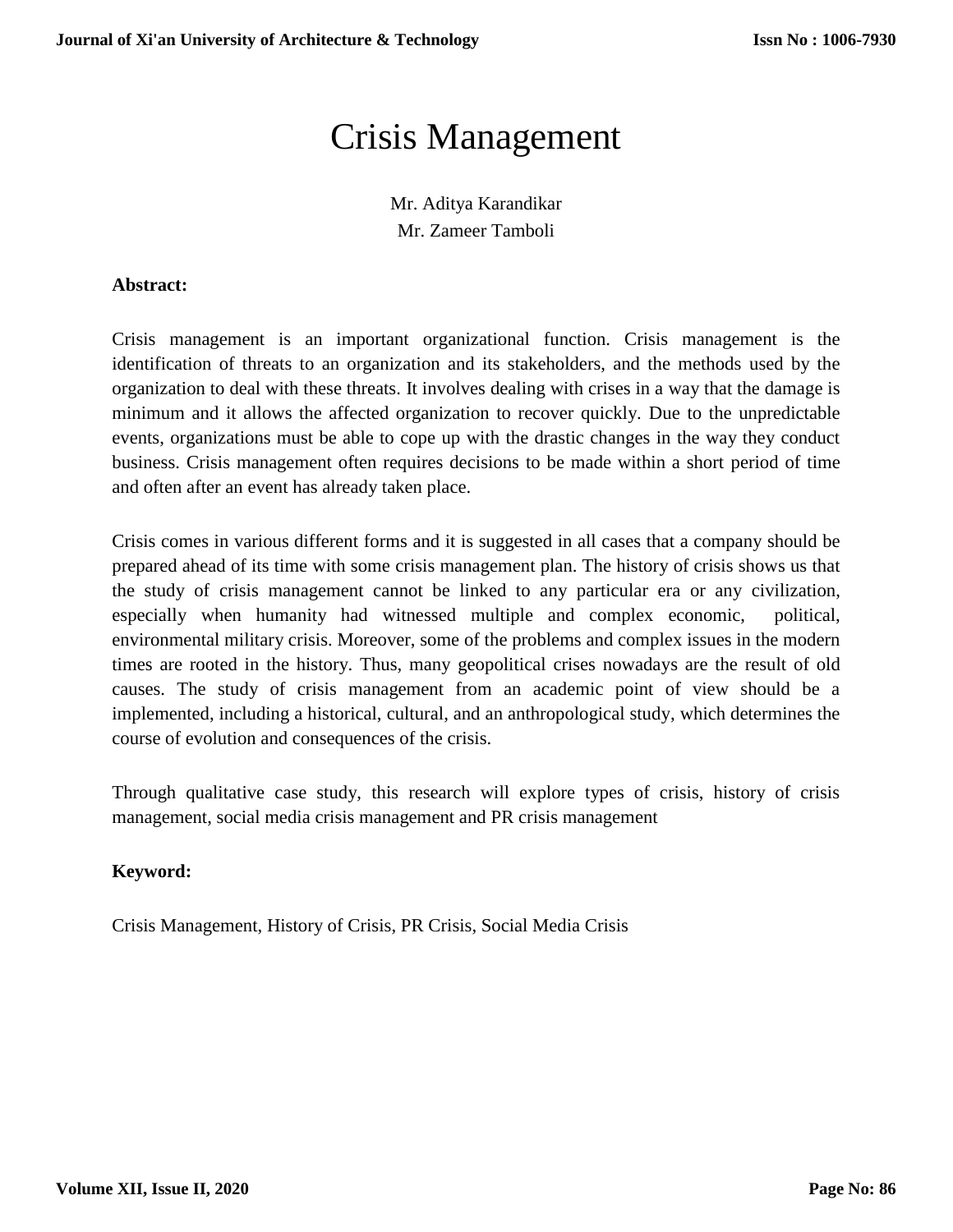## **Introduction:**

There are many different definitions for a crisis. It reflects various key points found in the discussions of what constitutes a crisis. A crisis is defined as a significant threat to operations that can have negative effects, if not handled properly. In crisis management, the threat is a potential damage to an organization, its stakeholders, and the industry. A crisis can create 3 related threats which can be financial loss, public safety and reputation loss. Some crises, such as product harm and industrial accident, can result in injuries and even loss of lives. Crises can create financial loss by disrupting operations, creating a loss of market share/purchase intentions, or spawning lawsuits related to the crisis.

All crises threaten to end an organization's reputation. A crisis reflects badly on an organization and will ultimately damage the reputation to some degree. Clearly the above mentioned three threats are interrelated. Injuries or even deaths can result in financial and reputation loss, while reputations have a financial impact on organizations. Effective crisis management handles the threats sequentially. The primary concern in a crisis has to be public safety.

A failure to address public safety increases the damage from a crisis. Reputation and financial concerns are considered after public safety has been insured. Crisis management is a process made to prevent or lessen the damage a crisis can inflict on the organization and its stakeholders. (Robert L. Dilenchneider, 2000) As a process, crisis management is not just one thing, it can be divided into three phases:

- Pre-crisis
- Crisis response
- Post-crisis

In any business, may be large or small, it may run into problems that might negatively impact its normal course of operations. Crises such as a data breach, fire, terrorist attack, death of a CEO, or natural disasters can lead to tangible and intangible costs to a company in terms of customers, lost sales and a decrease in the firm's net income. Businesses that effectively put a business continuity plan in place, in case of unforeseen contingencies, can mitigate the effects of any negative event that occurs. The process of having a contingency plan in place in the event of a crisis is crisis management.

In order to have business contingency plan in the aftermath of a crisis, most companies start by conducting risk analysis on their operations. Risk analysis is the process of identifying any adverse events that may occur and the likelihood of the events occurring. By running simulations and random variables with risk models a risk manager can assess the probability of a risk occurring in the future, the best and worst case outcome of any negative event, and the damage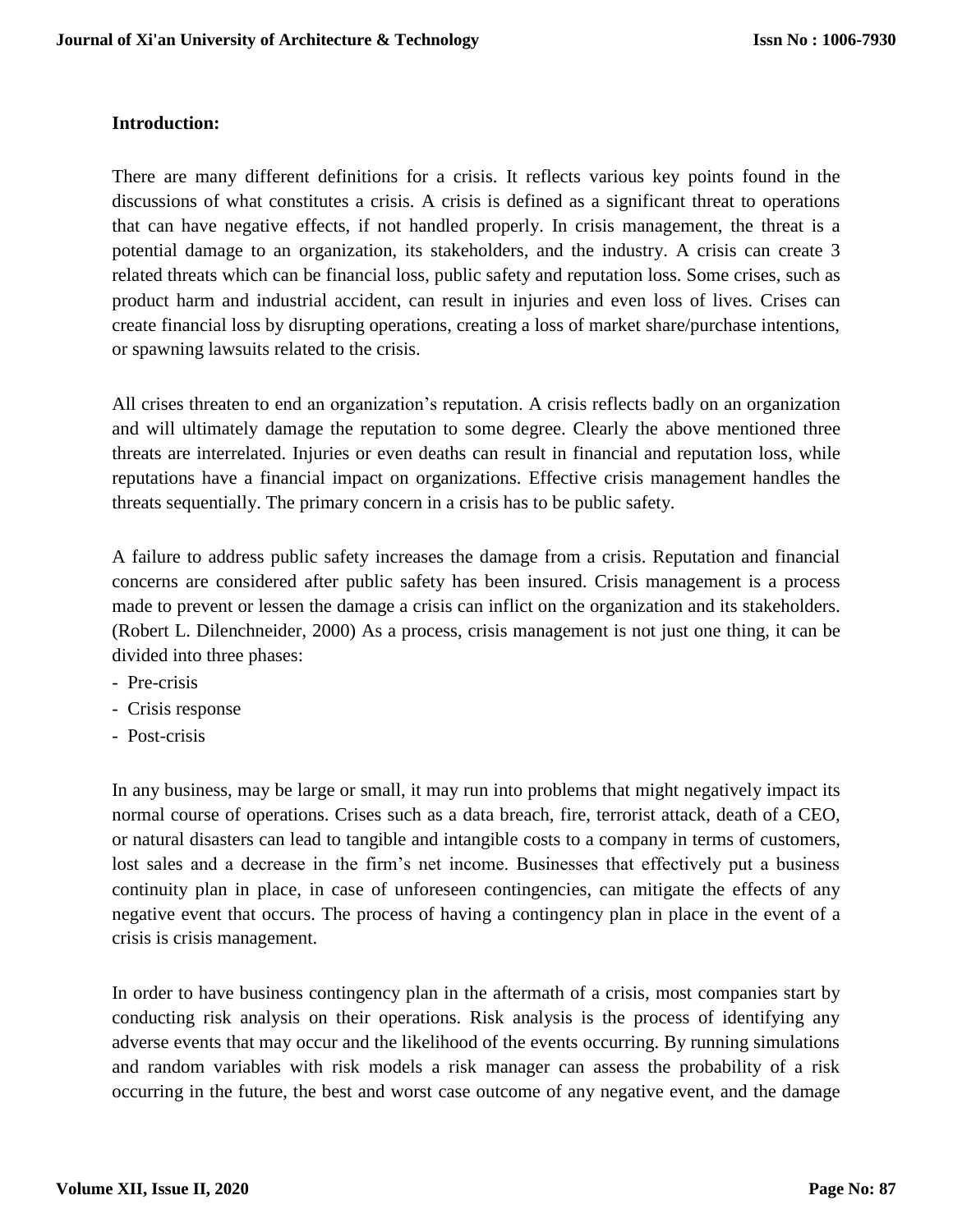that the company would incur should the risk actually happen. For example, a risk manager may estimate that the probability of a flood occurring within a company's area of operation is very high. The worst-case scenario of a flood will be destroying the company's computer systems and hard drives, thereby, losing pertinent data on customers, suppliers, and ongoing projects.

Once the risk manager knows what they are dealing with, in terms of possible risks and the impact to the firm, a plan is developed by the crisis management team to contain any emergency if and when it becomes a reality. Following the example mentioned above, in which a company faces a high probability of flood damage, a back-up for all computer systems might be created. This way, if a flood occurs that affects the company, it would still have a back-up of its data and work process is restored. Although business might slow down for a short period of time while the company purchases new equipment, business operations would not be completely stopped. By having a crisis resolution in place, a company and its stakeholders can prepare and adapt well to sudden, unexpected, and adverse developments. (Adam Hayes)

## **"Crisis" from past times:**

The collection of knowledge related with the evolution of the concept of crisis management is not only the emanation of the modern academic studies or the practices and experiences of organizations and agencies, crisis management, rather it benefitted from the expertise and experiences of previous human civilizations. All civilizations had laid the methodological foundations in managing the different crises it faced, within the scope of the moment and its specific challenges, "Crisis and contention do not surface instantly in any society they are rooted in history" (T. K. Oommen, 2005).

It is argued that as we look back in the past, crises have been a part of the domestic, personal and international landscape from time immemorial, from the ancient world to the 21st century ( Pfaltzgraff RL, 2008). Thucydides described a crisis between Athens and Sparta that resulted in the Peloponnesian War (431–404BC). The factors that are associated with the importance of interaction, direct communication and dialog with the public opinion were important in crisis management in the Greek and Roman eras. These civilizations were majorly focused on creating spaces for debates, dialog and direct communication with the masses. Those social activities took place in most public venues, such as stadiums, theaters, places of worship etc.

As for the Greek civilization, the foundations of its values were based on philosophy, raising theological and non-theological issues for never-ending dialog or discussion. Moreover, the Greek civilization was characterized by its proactive community participatory approach in resolving crises. The citizen had the right to discuss all issues of concern to public affairs. On the other hand, The Roma civilization tended to take care of material and entertainment needs of its citizens to ensure the stability of their empire. Romans also urged residents of Rome and the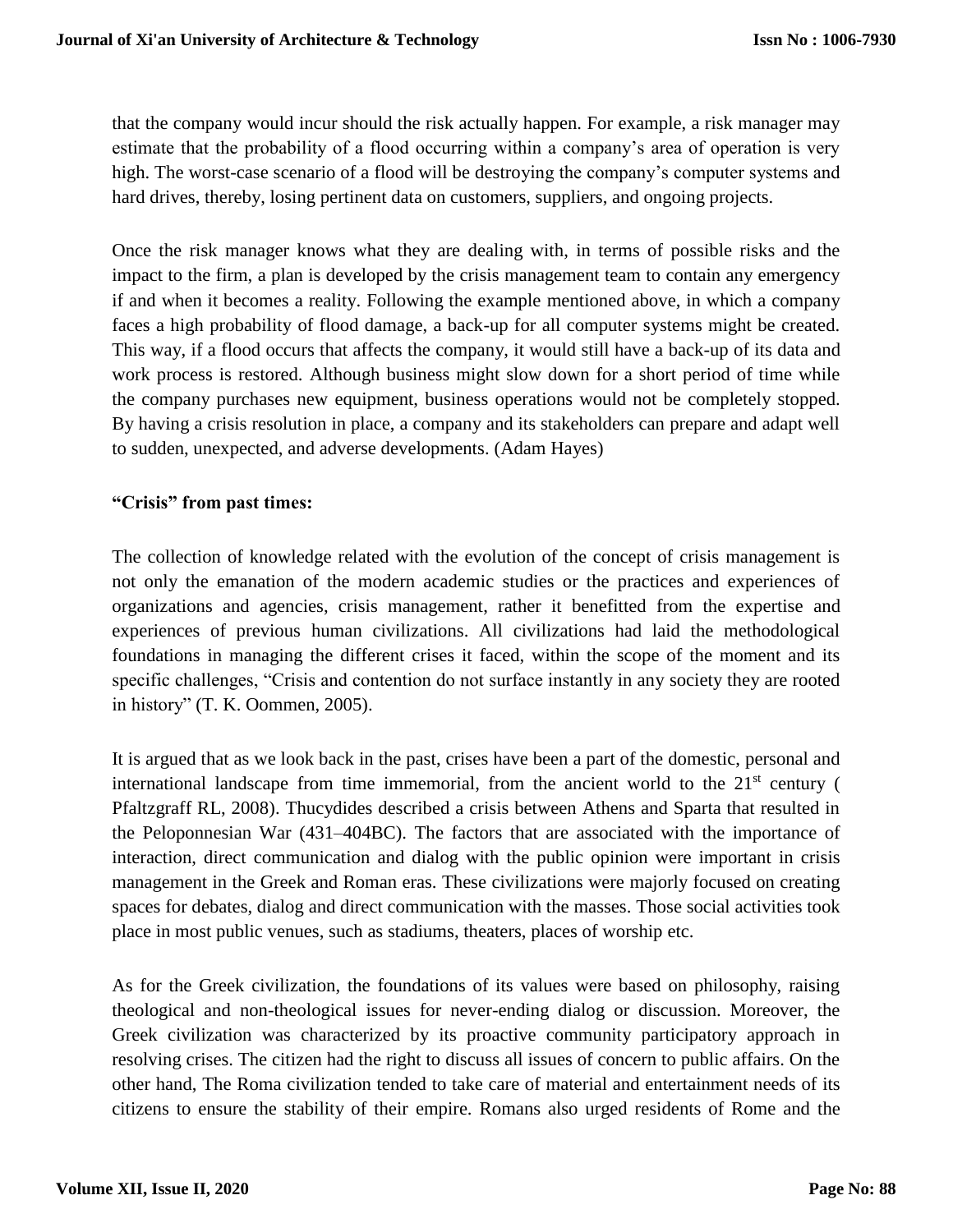colonies to participate in the discussion of the issues of the empire, as they believed that the dialog contributed to absorb public anger and this was what had enabled the empire to overcome many different crises.

As stated earlier, some of the problems and complex issues in the modern era are rooted in our history. Thus, many of the geopolitical crises nowadays are the result of old causes. For example, some military and political conflicts, as well as the emergence of the protesting movement of ethnic and religious minorities in the Middle East and North Africa, have their causes linked mainly to military and political rearrangement plans that were consecrated in the Vienna Conference on 9 June 1815 and the Sykes-Picot Agreement of 1916. They constituted a secret agreement between France and the United Kingdom that was ratified by the Russian Empire, on the sharing of the Fertile Crescent land between France and Britain to determine the zones of influence in West Asia after the pummeling of the Ottoman Empire. (Khaled Zamoum, Tevhide Serra Gorpe, 2018)

## **Pre-Crisis Phase**

Prevention basically involves seeking to reduce known risks that could lead to any crisis. This is the integral part of an organization's risk management program. Preparation involves creating plans for crisis management, selecting and training the crisis management team and conducting exercises to test the crisis management plan and crisis management team. Both (Barton, 2000) and (Coombs, 2007) document that organizations are better able to handle crises when they have a crisis management plan that is updated at least annually, they have a designated crisis management team, they conduct exercises to test the plans and teams periodically and pre-draft some crisis messages. The planning and preparation lets the crisis teams to react faster and to make more effective decisions.

#### **Crisis Response:**

The crisis response is what management does and says after the crisis hits. Public relations play a critical role in the crisis response by helping to develop the messages that are sent to various publics. A great deal of research has examined the crisis response and that research has been divided into two categories:

- The initial crisis response
- Reputation repair and behavioral intentions

Practitioner experience and academic research have combined to create clear guidelines for how to respond once a crisis hits. The initial crisis response guidelines focus on three points which are "be quick, be accurate and be consistent".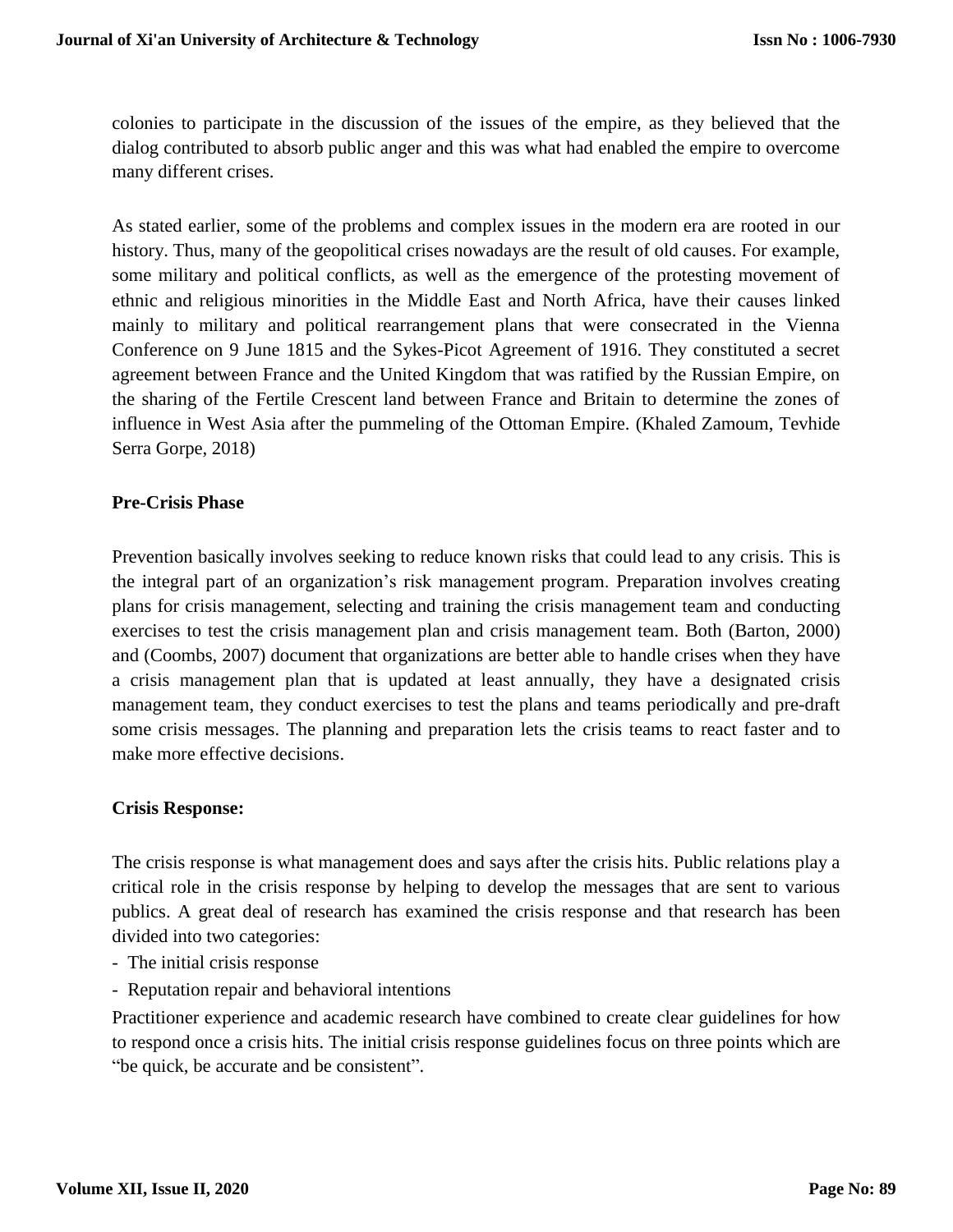#### **Post-Crisis Phase:**

In the post-crisis phase, the organization is returning back to business as usual. The crisis is no longer the focal point of management's attention but still requires attention to some extent. As noted earlier, reputation repair may be continued or initiated during this phase. There is an important follow-up communication that is required. First, a crisis manager often promises to provide additional information during the crisis phase. The crisis managers must deliver on those informational promises or may risk losing the trust of publics wanting the information. Second, the organization needs to release regular updates on the corrective actions, recovery process, and/or investigations of the crisis. The amount of follow-up communication required totally depends on the amount of information promised during the crisis and the length of time it takes to complete the recovery process. If you promised a reporter damage estimate, for example, be sure to deliver that estimate when it is ready.

#### **Types of Crises:**

There are 4 major types of crises that need critical attention with crisis management in mind:

#### 1. Accidental Disasters

Accidental disasters are those that may happen unintentionally by human cause. Fire is one of the examples that can affect the workforce and can leave a lot of damage to the entire organization. Especially in fields such as mining and construction which involve physical labor and operation of large machinery, drastic accidents that can happen to the workforce in the performance of their duties can lead to serious consequences.

#### 2. Natural Disasters

Natural disasters are the environmental crises that are beyond human ability to prevent. Earthquakes, floods and tornadoes are good examples of natural disasters.

#### 3. Technology Disasters

A majority of undertakings in an organization involve some kind of technology. In most cases, a slight disruption in a company's technology structure can cause all operations to come to a standstill. Some technology crises can happen accidentally while others can be maliciously caused. Under technology disasters, you will find examples such as Malevolence crisis, Cybercrime crisis and Critical virus attacks.

#### 4. Conflict of Interest Crisis

A crisis involving a conflict of interest between employees or stakeholders can be very tricky to manage as it involves political factors. It does not provide a particular step-by-step guide; as such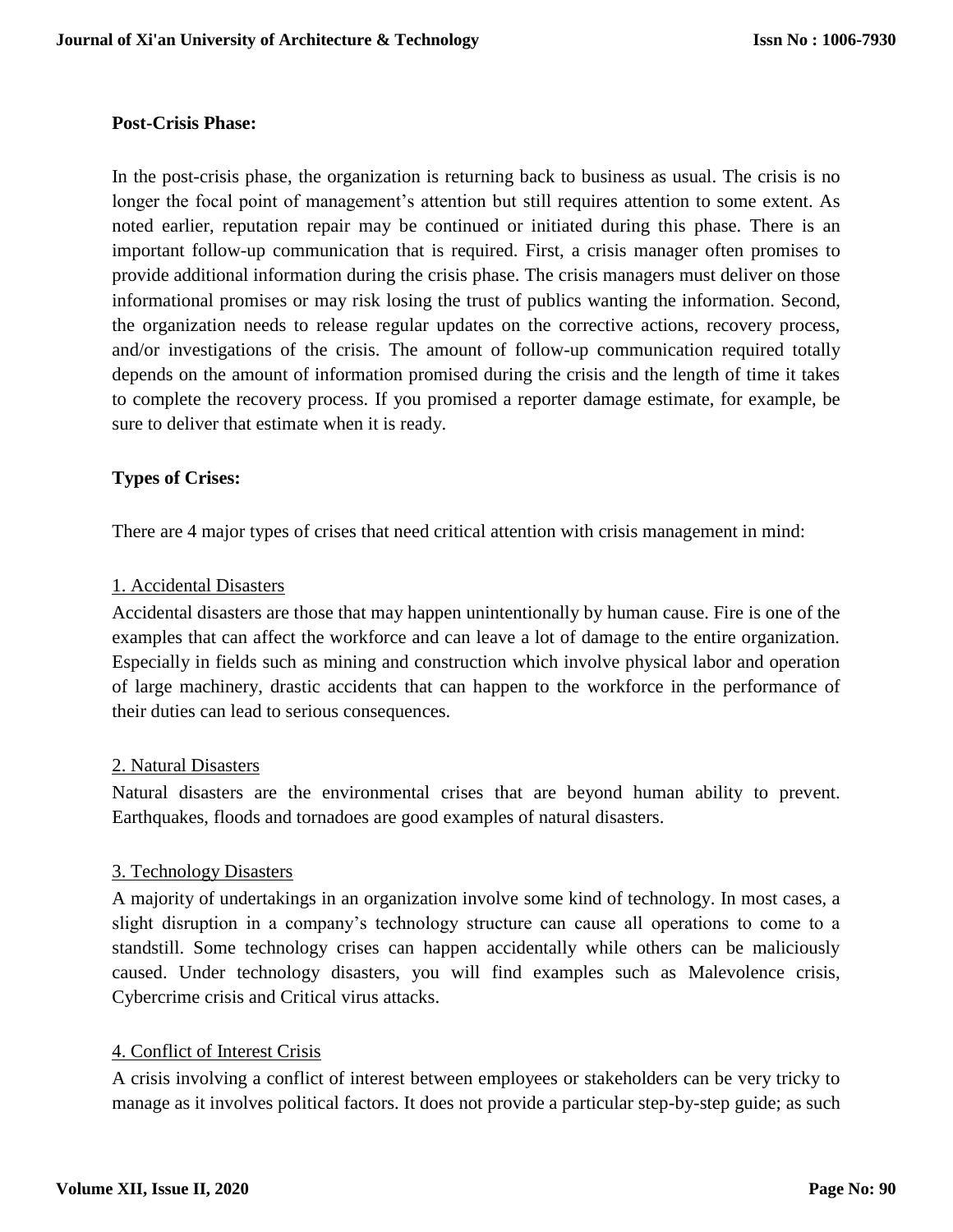crises tend to be unique each time. However, that does not mean that there are no best practices and strategies at all that can be implemented. Some of events that would fall under conflict of interest crises are Rumors, Product tampering and Headhunting (Corporate Finance Institute)

## **Indian Economics**

National economics helps to retain wealth within the nation which can also help the nation or common citizens and which can give them the liberty to enhance their wealth. According to Tilak the Indian economy was dependent on agriculture are 80% of the Indian people in 19th and 20th centuries depended on agriculture which consisted of development of indigenous products, Swadeshi market etc. Lokmanya Tilak was the only leader at that time to see how significant the role of agriculture was. He therefore made efforts to educate the farmers so that they would realize the benefits of modern equipment, better seeds, fertilizers and new techniques to improve. (Dr. Geetali Tilak, 2018)

## **Crisis Communication:**

## 1. Anticipate Crisis

If you're being proactive and preparing for crises, gather your Crisis Communications Team for intensive brainstorming sessions on all the potential crises that could occur at your organization. There is a more formal method of gathering this information called a "vulnerability audit," and this assessment process should lead for creating a Crisis Response Plan that is an exact fit for the organization, one that includes both operational and communications components. The remaining steps outline some of the major topics that should be addressed in the communications section of the plan.

# 2. Identify Your Crisis Communications Team

A small team of senior executives should be hired to serve as your organization's Crisis Communications Team. Ideally, the organization's CEO will lead the team, with the firm's top PR executive and legal counsel as his or her chief advisers. If the in-house PR executive does not have sufficient crisis communications expertise, he or she may choose to retain an agency or independent consultant with that specialty. Other team members are typically the heads of the major organizational divisions, as any situation that rises to the level of being a crisis will affect your entire organization. And sometimes, the team also needs to include those with special knowledge related to the current crisis, e.g., subject-specific experts.

#### 3. Identify and Train Spokespersons

Any organization should ensure, via appropriate policies and training, that there should only be authorized spokespersons who speak for it. This is particularly important during a crisis. Each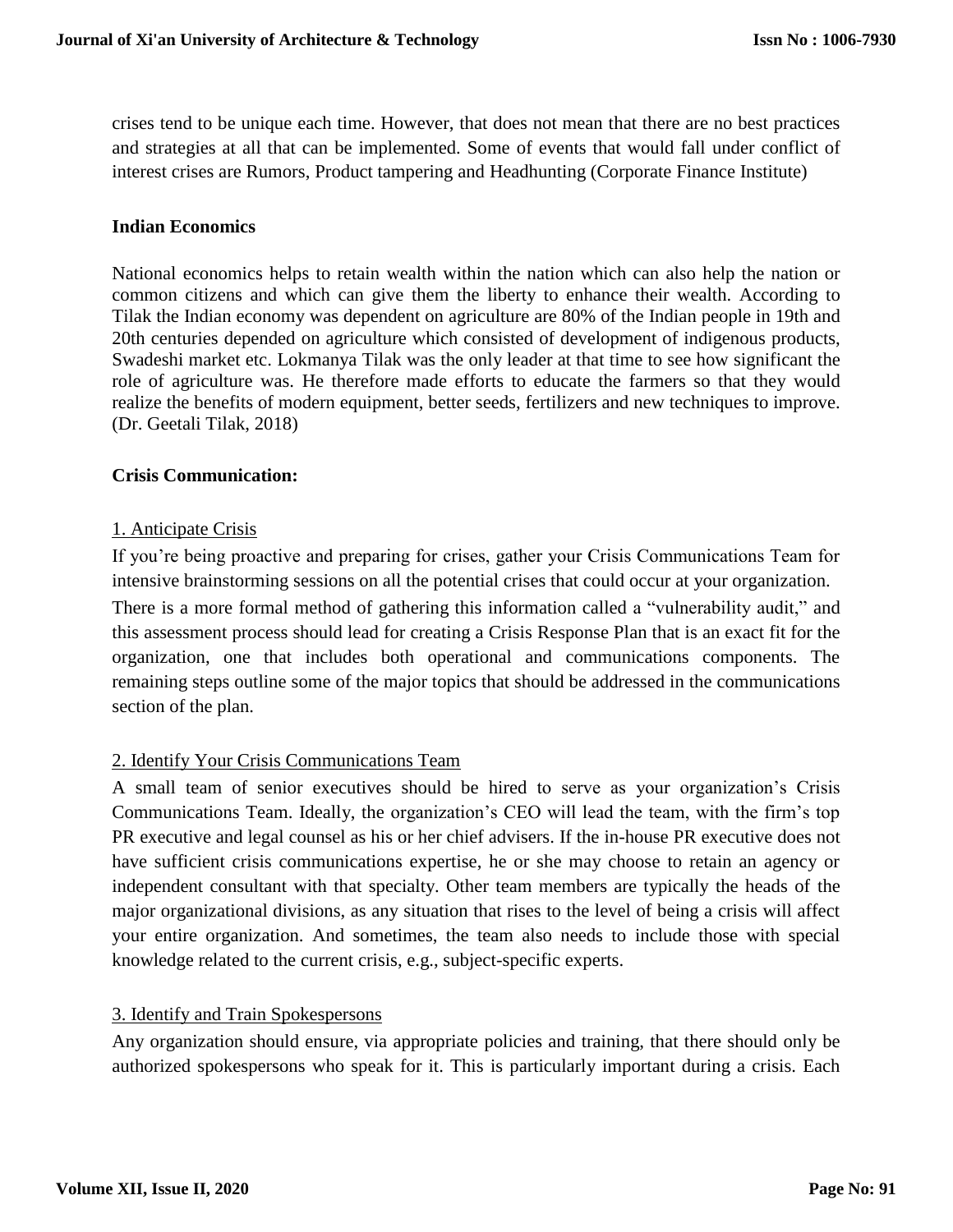crisis communications team should have people who have been pre-screened or trained to be the lead and/or backup spokespersons for different channels of communications.

## 4. Spokesperson Training

All stakeholders, internal or external, are just as capable of misunderstanding or misinterpreting information about your organization as the media. It's the Response Team's responsibility to minimize the chance of that happening. Spokesperson training teaches you to be prepared and to be ready to respond in a way that optimizes the response for all stakeholders.

## 5. Establish Notification and Monitoring Systems

Now-a-days, we need to have – immediately at hand – the means to reach our internal and external stakeholders using multiple modalities. Many people have several phone numbers, more than one email address and can receive SMS (text) messages or faxes. Instant Messenger programs are also very popular for business and personal use. We can even send audio and video messages via email. And then there is social media which may be the best/fastest way to reach some of our stakeholders but setting up social media accounts for this purpose and developing a number of followers/friends/contacts on the various social media platforms (e.g., Facebook, LinkedIn, Google+) is not something you can do after a crisis breaks, because nowhere does news of a crisis spread faster and more out of your control than on social media.

# 6. Identify and Know Your Stakeholders

Employees are the most important audience in an organization, because every employee is a PR representative and is a crisis manager for your organization whether the Managers want them to be or not. But, ultimately, all stakeholders will be talking about an employee to others not on their contact list, so it's up to the employee to ensure that they receive the messages that they would like them to repeat elsewhere.

#### 7. Develop Holding Statements

While full message development must await the outbreak of an actual crisis, "holding statements," messages designed for use immediately after a crisis breaks, can be developed in advance to be used for a wide variety of scenarios to which the organization is perceived to be vulnerable, based on the assessment conducted in Step 1 of this process. The organization's Crisis Communications Team should regularly review holding statements to determine if they require revision and/or whether statements for other scenarios should be developed.

#### 8. Assess the Crisis Situation

Reacting without adequate information is a classic "shoot first and ask questions later" situation in which anyone could be the primary victim. However, if one has done all of the above steps first, it's a "simple" matter of having the Crisis Communications Team on the receiving end of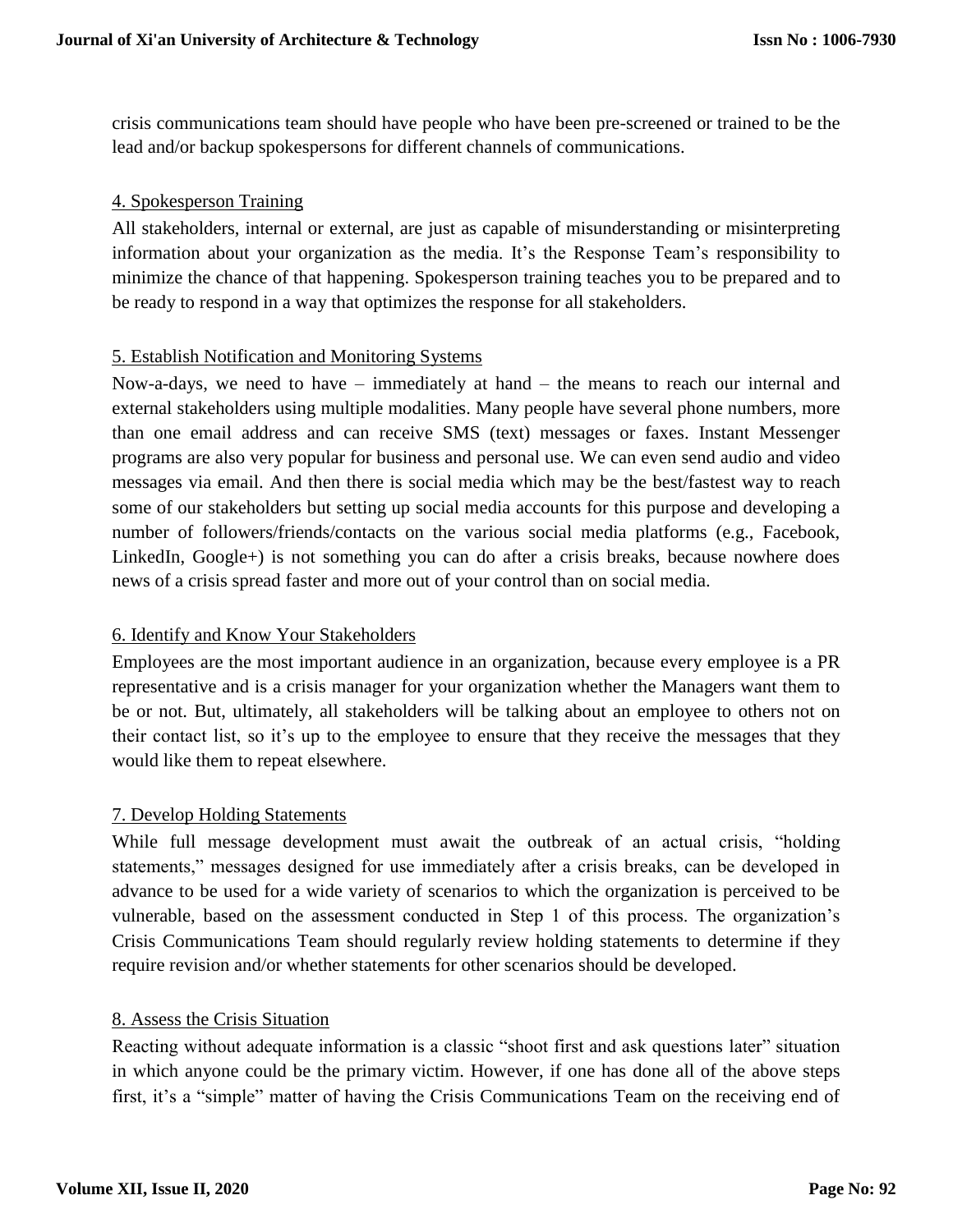information coming in from the team members, ensuring the right type of information is being provided so you can proceed with determining the appropriate response.

## 9. Finalize and Adapt Key Messages

With holding statements available as a starting point, the Crisis Communications Team must continue to develop the crisis-specific messages required for any given situation. The team already knows what type of information its stakeholders are looking for. Have no more than three main messages that go to all stakeholders and some audience-specific messages for individual groups of stakeholders. One will need to adapt ones messaging to different forms of media as well. For example, crisis messaging on Twitter often relies on sharing links to an outside page where a longer message is displayed, a must because of the platform's 280 character limit.

## 10. Post-Crisis Analysis

A formal analysis of what was done right, what was done wrong, what could be done better next time and how to improve various elements of crisis preparedness is another must-do activity for any Crisis Communications Team.

(Jonathan Bernstein)

## **Conclusion:**

It is inevitable to live in a crisis-free zone as citizens of the world; therefore, we'd like to suggest "crisis literacy" awareness similar to media literacy in some ways. The main concepts of media literacy should be applied to crisis literacy as well and having crisis literacy expertise will create an ability to encode and decode crisis situations in a meaningful way. In any organization, whether it is small or large, issues are bound to happen that can disrupt the smooth operations or may affect it negatively. The organizational hazards, which can occur unexpectedly, are capable of causing immense harm to its workforce or stakeholders. Such occurrences can be defined as crisis and it is essential to manage them in an efficient way. It is difficult to distill all that is known about crisis management into one, concise entry. We have tried to identify the best practices and lessons created by crisis management researchers and analysts. While crises begin as a negative, effective crisis management can minimize the gravity of damage and in some case allowing an organization to emerge stronger than before. However, crisis is not the ideal way to improve an organization but no organization is immune to any form of crisis so all must do their best to prepare for one. This provides a number of ideas that can be incorporated into an effective crisis management program and at the end of this entry are annotated bibliography. The annotated bibliography provides short summaries of key writings in crisis management highlighting. Each entry identifies the main topics found in that entry and provides citations to help you locate those sources.